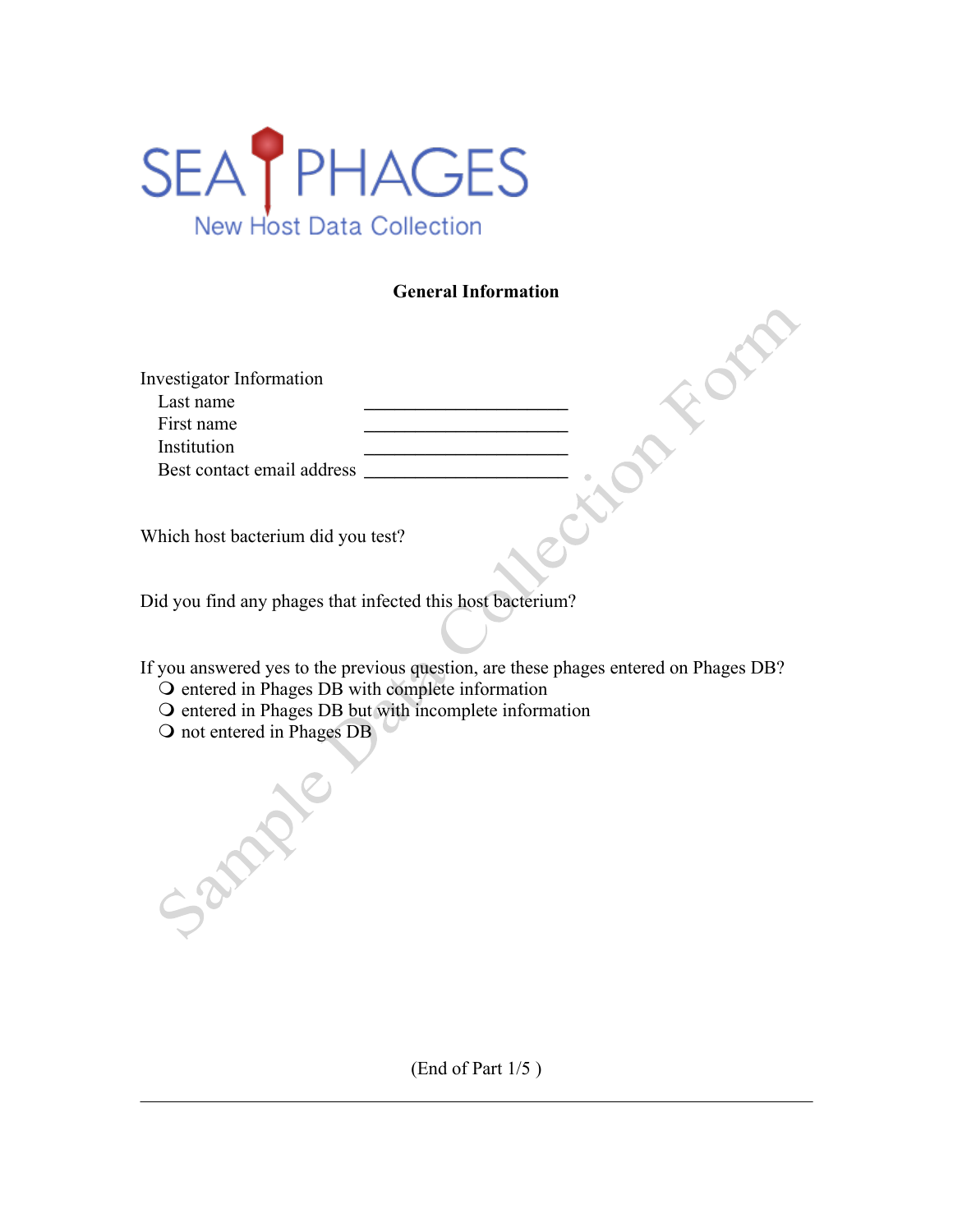

# **Growth and Storage Conditions**

Please name media and list additives, in all combinations, used for **liquid** media. [e.g. LB media, supplemented with 1 mM CaCl<sub>2</sub>, 10 µg/ml carbenicillin, 0.05% Tween]

Please name media and list additives, in all combinations, used for **top agar** in plates. [e.g. LB media, supplemented with  $0.4\%$  agar, 1 mM CaCl<sub>2</sub>, 10 µg/ml carbenicillin, 0.05% Tween]

Please name media and list additives, in all combinations, used for **base agar** in plates. [e.g. LB media, supplemented with  $1.5\%$  agar,  $1 \text{ mM }$  CaCl<sub>2</sub>, 10  $\mu$ g/ml carbenicillin, 0.05% Tween]

Please indicate incubation temperatures and growth times for colony formation, saturated liquid culture formation, and bacterial lawn formation.

[e.g. colony formation: 37 ºC, 2 days]

 colony formation \_\_\_\_\_\_\_\_\_\_\_\_\_\_\_\_\_\_\_\_ saturated liquid culture formation \_ bacterial lawn formation

Did you test to correlate OD600 with colony forming units (cfu)?

Q yes  $Q$  no

If you answered yes to the previous question, please provide a description of the correlation between OD600 and cfu.

 $[e.g. OD600 of 0.1 = 4e7 cfu/mL]$ 

If you have determined the doubling time of the host, please provide information here. If you have completed a growth curve, please attach graph(s) using the instructions provided at the end of the form.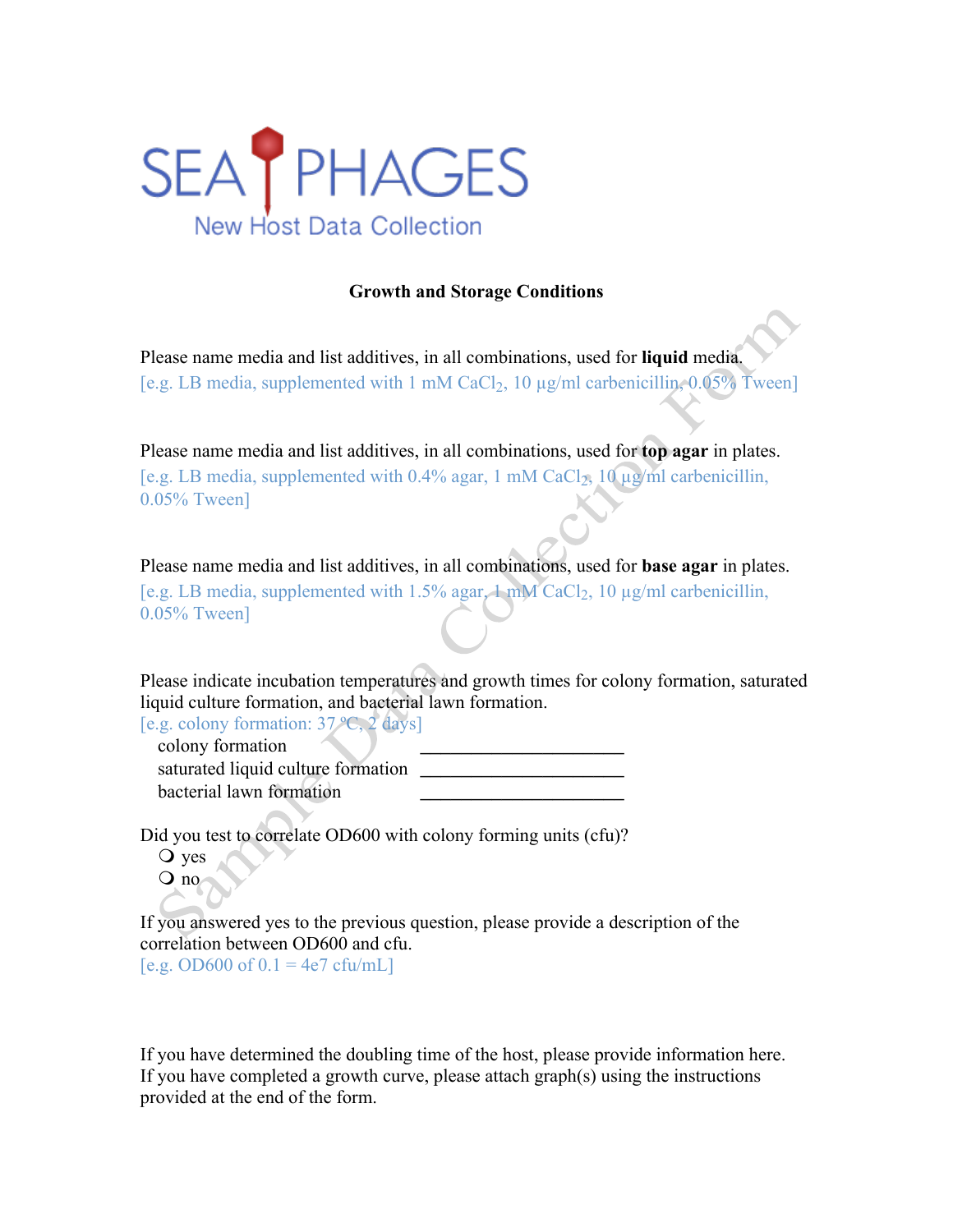Please provide a description of colonies and liquid cultures. [e.g. colonies were mucoid, liquid cultures were clumpy]

ole

Please upload images using the instructions provided at the end of the form.

How often did you start a liquid culture for plating use? Please comment on the robustness of lawn formation of a given culture over time.

How did you store your working culture? [e.g. streak on plate at 4 ºC]

Please describe any issues you may have encountered with contamination.

(End of Part 2/5 )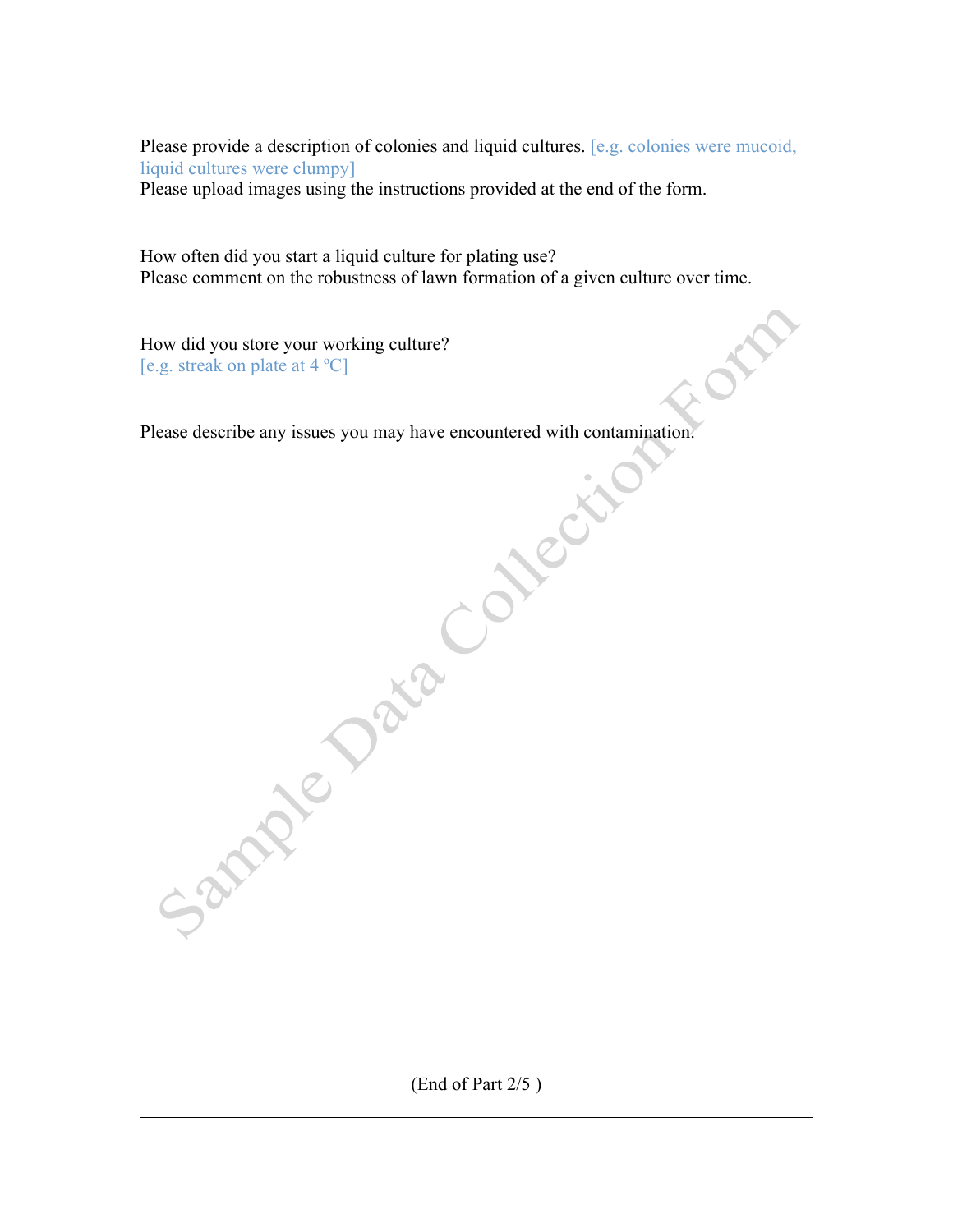

#### **Phage Isolation**

What was your source of phage? [e.g. soil next to compost]

What was your success rate for plaque formation from **direct plating**? [e.g. 25%, that is 4 out of 20 attempts of direct plating resulted in plaque formation]

Did you use enrichment?

- Q I successfully used enrichment
- $\Omega$  I was not successful with enrichment
- Q I did not use enrichment

If you used enrichment, what was your success rate for plaque formation **after enrichment**?

[e.g. 50%, that is 5 out of 10 attempts of plating after enrichment resulted in plaque formation]

If you used enrichment and your enrichment protocol is different from that provided in the Resource Guide, please provide details of your protocol.

How long did it take for plaques to form?

Please describe plaque morphologies. [e.g. large and clear] Please attach images of plaques using the instructions provided at the end of the form.

If you incubated using different medias and/or temperatures, please provide information below on differences in plaque morphology and/or time to plaque formation. [e.g. incubating plates at 37 ºC resulted in 3-fold more plaques that were also larger than when incubating plates at 30 °C]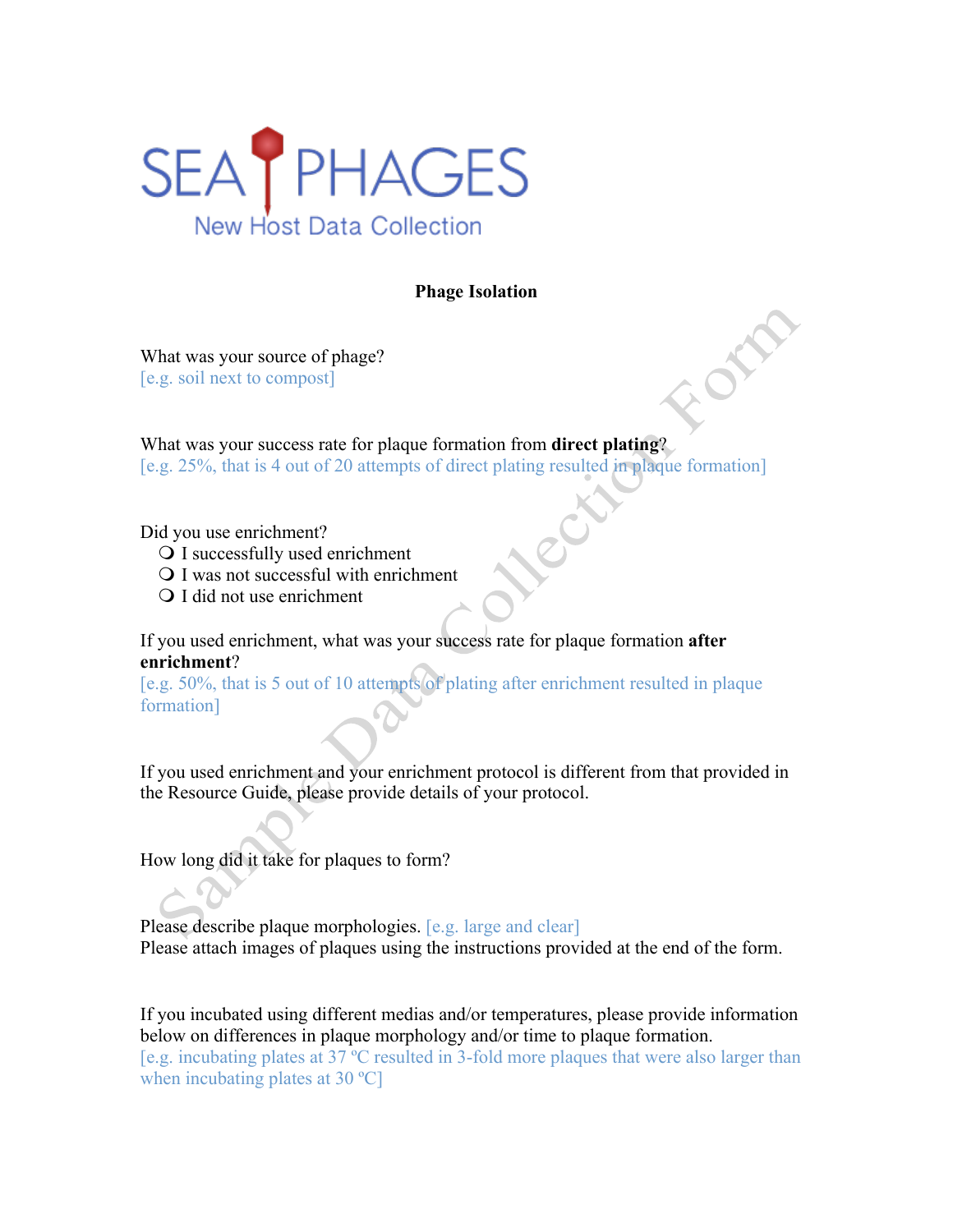If you used an alternative phage buffer to that described in the Resource Guide, please provide details of the buffer.

What were the titers of your prepared lysates? Provide answers as pfu/mL. Please describe any modifications to the protocol that allowed you to obtain a high phage titer.

Did you notice any correlation of variability in titer (pfu) with **age of phage lysate (phage in buffer)**? If so, please provide information below.

[e.g. a 2-fold decrease in pfu was observed when using a 1-month old phage lysate compared to a 1-week old phage lysate]

Did you notice any correlation of variability in titer (pfu) with **age of culture**? If so, please provide information below.

[e.g. a 2-fold decrease in pfu was observed when using a 2-week old culture compared to a 2-day old culture]

Please list any general observations and/or recommendations for phage viability and storage conditions.

Sample Jan

(End of Part 3/5 )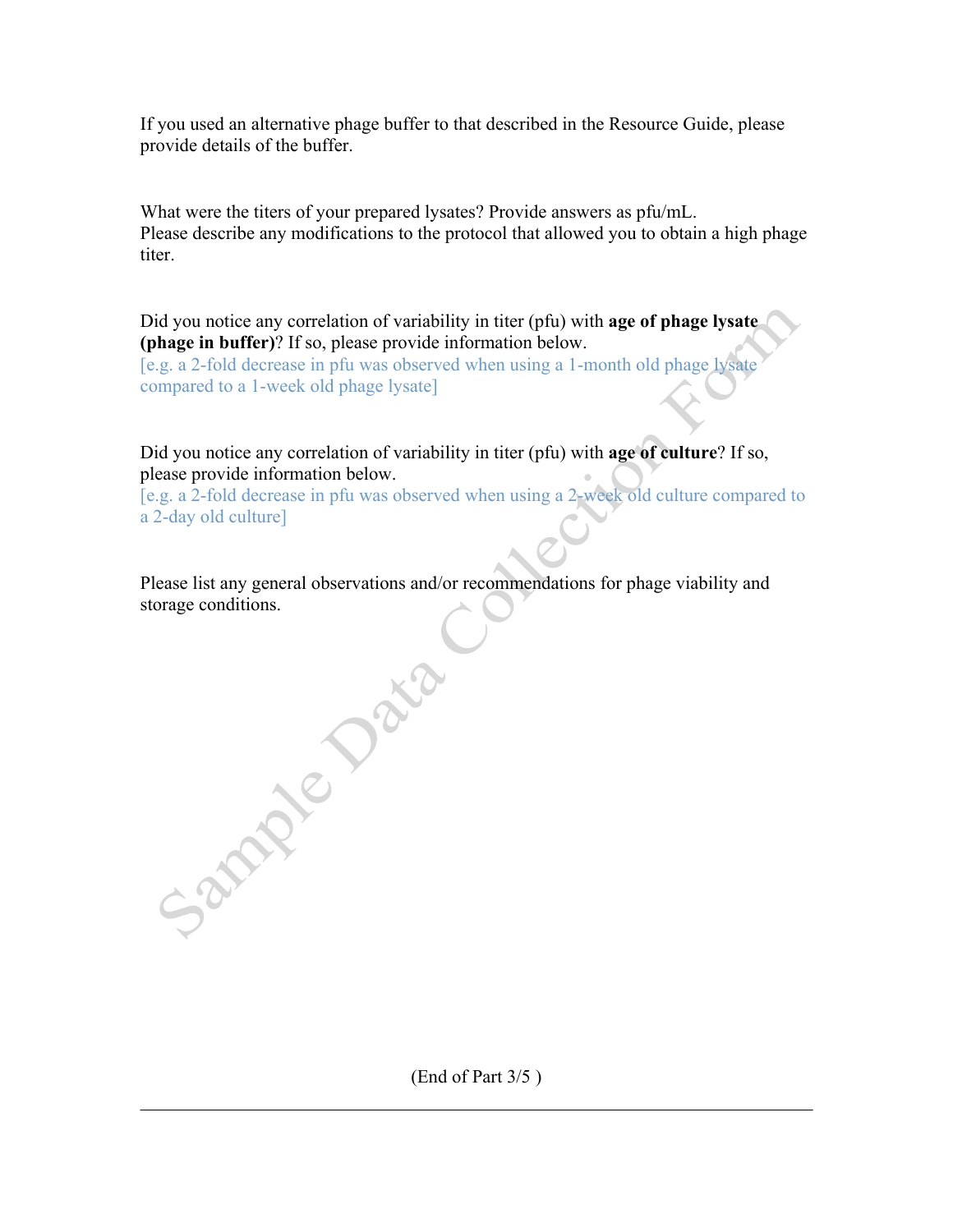

## **DNA Extraction and Analyses**

Please comment on any issues you might have encountered in amplifying phage for genome extraction.

Please include any modifications you might have employed, including those that did not work well.

Were you able to successfully extract the genome from phage isolated using the new host?

- Q yes
- no

If you answered "yes" to the previous question, was the genome sequenced?

- Q yes
- no

Please describe any issues you may have encountered during genome extraction. If you used an alternative genome extraction protocol to that described in the Resource Guide, please provide details of the protocol below.

Please include any modifications you might have employed and the reason(s) for such modifications.

Did you perform DNA restriction analyses?

If yes, please indicate restriction enzymes used and attach images of gels using instructions provided at the end of the form.

(End of Part 4/5 )